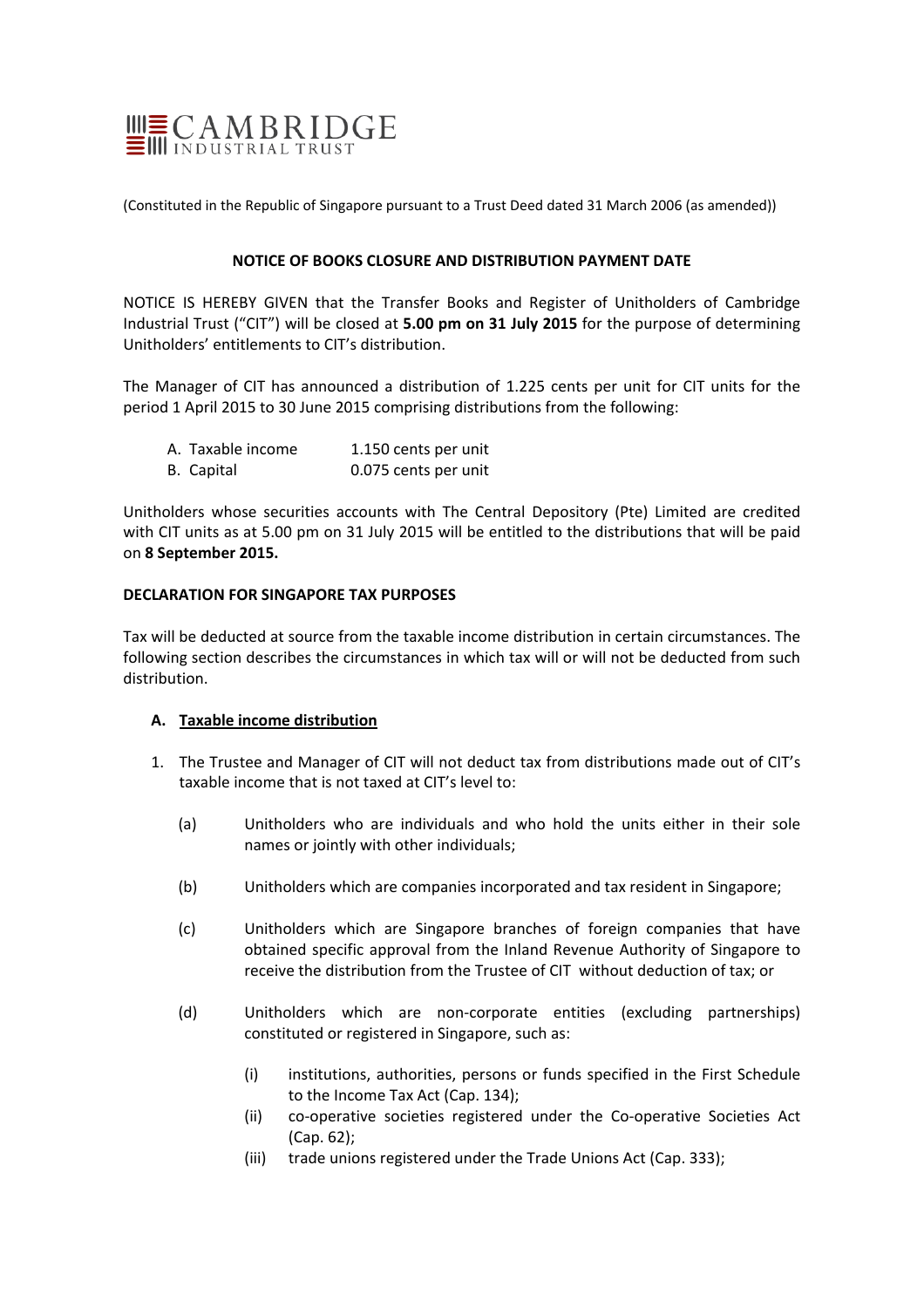- (iv) charities registered under the Charities Act (Cap. 37) or established by an Act of Parliament; and
- (v) town councils.
- 2. For distributions made to classes of Unitholders that do not fall within the categories stated under Note A1 above, the Trustee and the Manager of CIT will deduct tax at the rate of 10% if the Unitholders are foreign non-individual investors. A foreign nonindividual investor is one which is not a resident of Singapore\* for income tax purposes and:
	- (a) which does not have a permanent establishment^ in Singapore; or
	- (b) which carries on any operation in Singapore through a permanent establishment in Singapore, where the funds used to acquire the units in CIT are not obtained from that operation.
- 3. Unitholders are required to complete the applicable Section A, B or C of the "*Declaration for Singapore Tax Purposes Form A*" ("**Form A**") if they fall within the categories (b) to (d) stated under Note A1 or Section D of Form A if they qualify as a foreign non-individual investor as described under Note A2.
- 4. The Trustee and the Manager of CIT will rely on the declarations made in Form A to determine (i) if tax is to be deducted for the categories of Unitholders listed in (b) to (d) under Note A1; and (ii) if tax is to be deducted at the rate of 10% for distributions to foreign non‐individual investors as described under Note A2.
- 5. **Unitholders who fall within class (a) under Note A1 are not required to submit Form A.**
- 6. Unitholders who do not fall within the classes of Unitholders listed in Note A1 and Note A2 above can choose not to return Form A as tax will be deducted from the distributions made to them at the prevailing corporate tax rate in any case.
- 7. The Trustee and the Manager of CIT will deduct tax at the prevailing corporate tax rate from distributions made out of CIT's taxable income that is not taxed at CIT's level, in respect of units held by depository agents except where the beneficial owners of these units are:
	- (a) Individuals and the units are not held through a partnership in Singapore;
	- (b) Qualifying unitholders as listed in categories (b) to (d) under Note A1; or
	- (c) Foreign non‐individual investors.

For units held through the depository agents, the depository agents must complete the "*Declaration by Depository Agents for Singapore Tax Purposes Form B*" ("**Form B**") and its annexes (Annex 1 for individuals, Annexes 2 and 2.1 for qualifying Unitholders and Annex 3 for foreign non‐individuals).

8. Form A and Form B (and its annexes) will be sent to Unitholders and depository agents respectively, by CIT's Unit Registrar, B.A.C.S. Private Limited, on or around **6 August 2015**.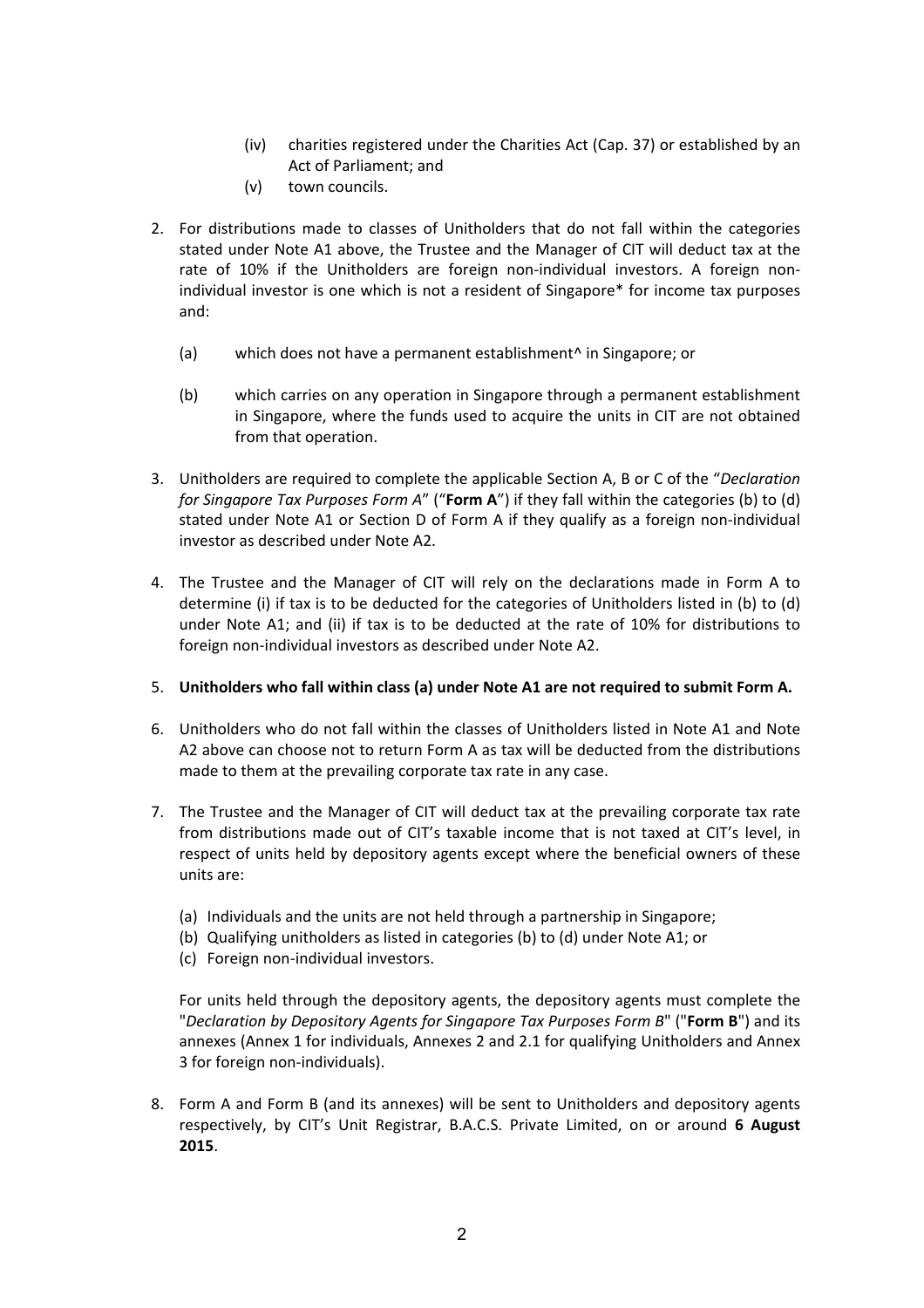- 9. Unitholders (Form A) and the depository agents (Form B and its annexes) will have to complete the forms legibly and send it to the Unit Registrar such that it is received by **5.00 p.m. on 21 August 2015**. The Trustee and the Manager of CIT will rely on the declarations made in Form A and Form B to determine if tax is to be deducted. Failure to comply with any of these requirements will render Form A and Form B invalid and the Trustee and the Manager of CIT will be obliged to deduct the appropriate amount of tax from the distributions in respect of which this announcement is made.
- 10. Unitholders who hold units under the Central Provident Fund Investment Scheme (CPFIS) and the Supplementary Retirement Scheme (SRS) do not have to return the Form as they will receive gross distributions paid to their respective CPFIS and SRS accounts.

# **B. Capital distribution**

The capital distribution refers to a return of capital to Unitholders for Singapore income tax purposes which is not subject to income tax. For Unitholders who hold the units as trading assets and are liable to income tax on gains arising from the disposal of the units, the amount of capital distribution will be applied to reduce the cost of their units for the purpose of calculating the amount of taxable trading gains when the units are subsequently disposed of. The Trustee and the Manager of CIT will not deduct tax from the distributions made out of such capital distributions.

#### **IMPORTANT REMINDER**

**Unitholders and the depository agents must complete and return the "***Declaration for Singapore* Tax Purposes Forms A and B (and its annexes)" to B.A.C.S. Private Limited's office by 5.00 pm on 21 August 2015 in order to receive the distributions either at gross or at net as described above.

#### **DECLARATION IN INCOME TAX RETURN**

This distribution is considered as income for the year 2015. Beneficial owners of these distributions, other than those who are exempt from tax on distributions, are required to declare the taxable income component of the distributions as taxable income in their income tax return for the Year of Assessment 2016.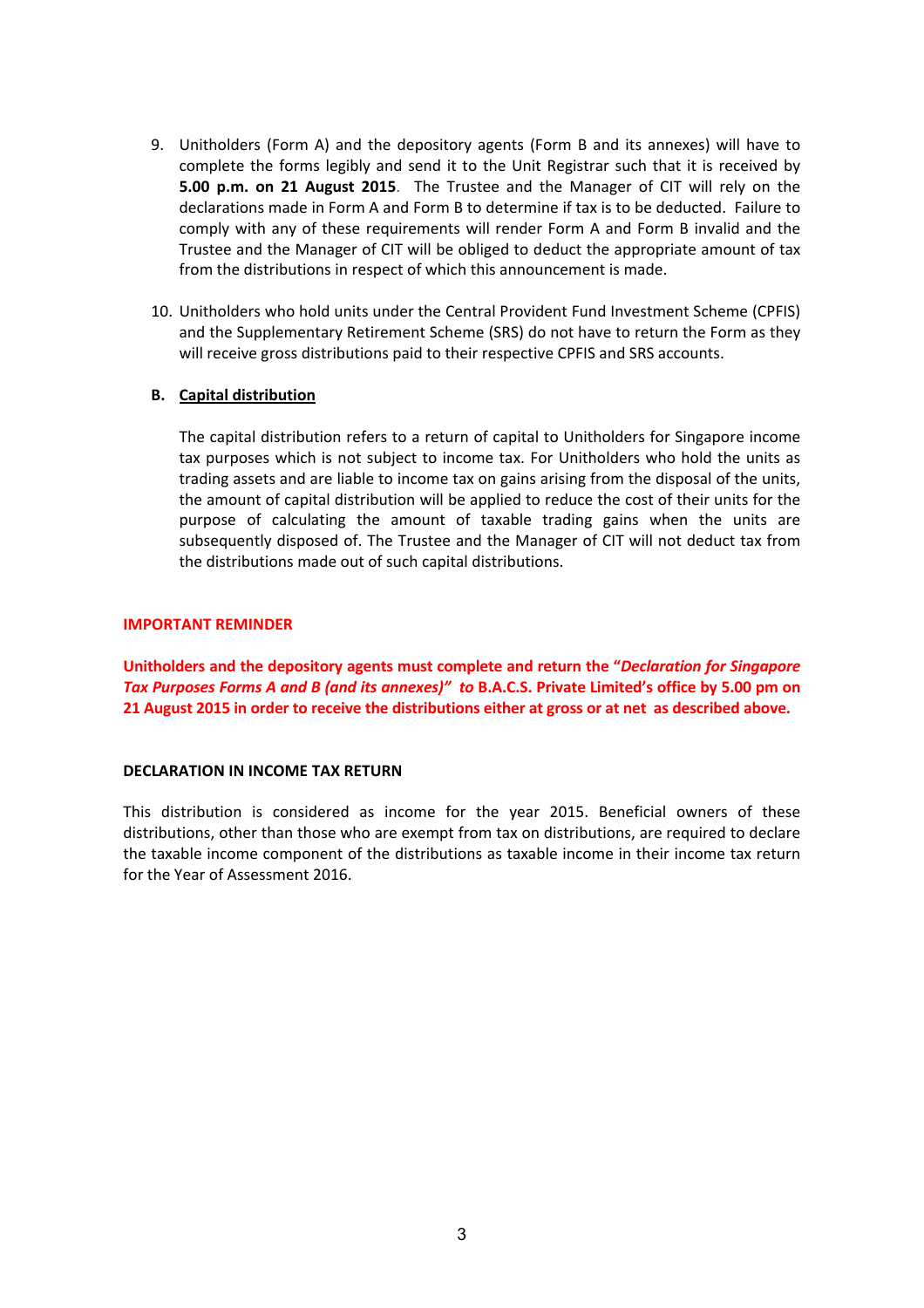#### **IMPORTANT DATES AND TIMES**

| <b>Timeline</b>                 | Event                                                                                                                                                                                                                                                                                                  |
|---------------------------------|--------------------------------------------------------------------------------------------------------------------------------------------------------------------------------------------------------------------------------------------------------------------------------------------------------|
| 24 July 2015 (Fri)              | DRP is only offered to Unitholders with registered<br>addresses in Singapore. Those Unitholders who are<br>resident outside Singapore must provide to The<br>Central Depository (Pte) Limited addresses in<br>Singapore for the service of notices and documents<br>if they are interested on the DRP. |
| 9.00 a.m., 29 July 2015 (Wed)   | Units will be traded ex-date                                                                                                                                                                                                                                                                           |
| 5.00 p.m., 31 July 2015 (Fri)   | Close of CIT's Transfer Books and Register of<br>Unitholders                                                                                                                                                                                                                                           |
| 5.00 p.m., 21 August 2015 (Fri) | Unitholders and depository agents must have<br>completed and returned the "Declaration for<br>Singapore Tax Purposes Form A and Form B" to the<br>Unit Registrar, B.A.C.S. Private Limited.                                                                                                            |
| 8 September 2015 (Tues)         | Payment of distribution                                                                                                                                                                                                                                                                                |

Should Unitholders have any queries in relation to these procedures, please do not hesitate to contact:

Cambridge Industrial Trust Management Limited Ms Amy Low Financial Controller Cambridge Industrial Trust Management Limited Tel: +65 6827 9366 amylow@cambridgeitm.com

By Order of the Board Cambridge Industrial Trust Management Limited As Manager of Cambridge Industrial Trust (Company Registration No.: 200512804G, Capital Markets Services Licence no.: 100132‐2)

Philip Levinson Chief Executive Officer and Executive Director 23 July 2015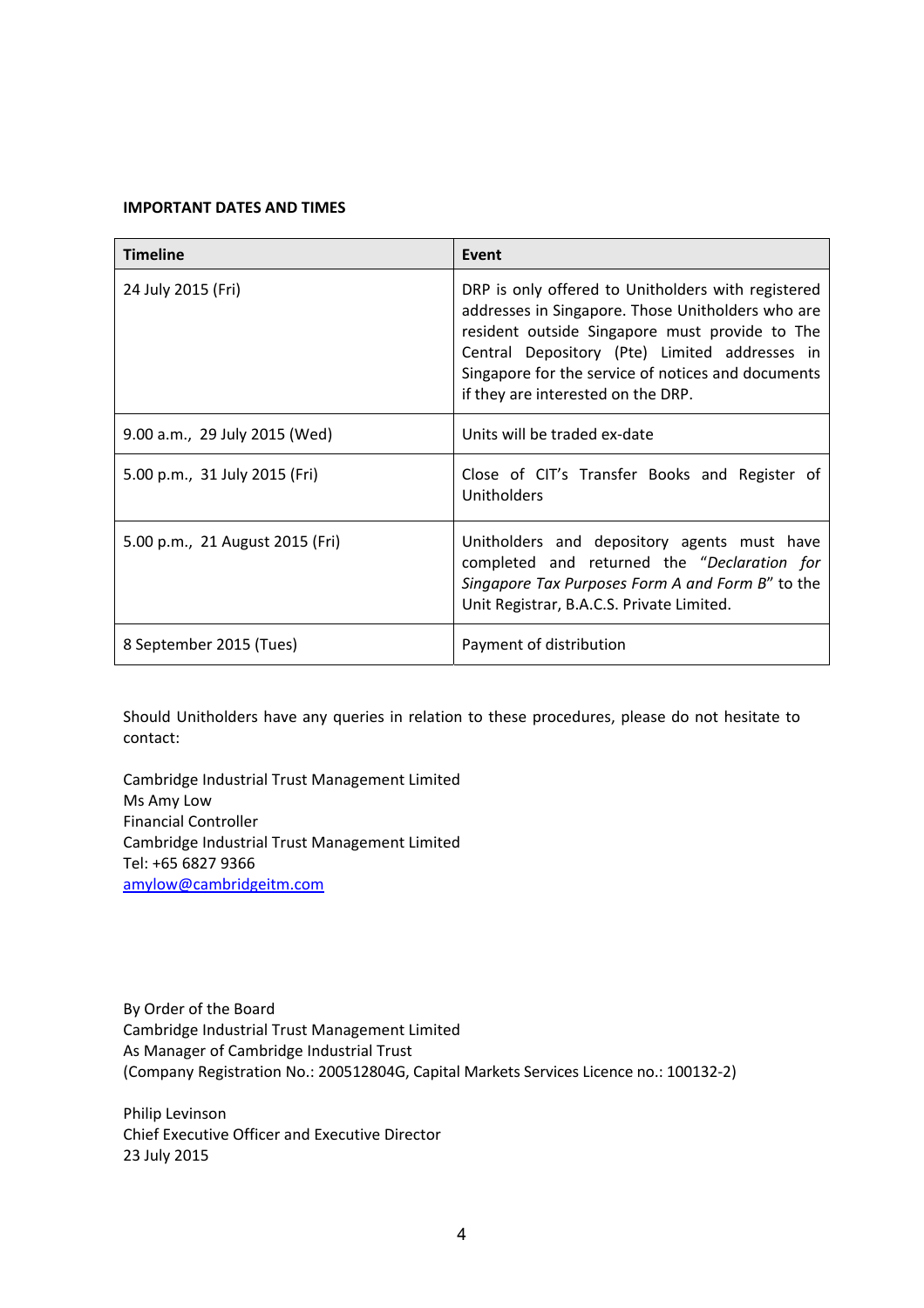#### **Notes**

- \* A Company is not a resident of Singapore if the management and control of its business is exercised outside Singapore.
- ^ Under the Singapore Income Tax Act, permanent establishment means a fixed place where business is wholly or partly carried on including a place of management, a branch, an office, a factory, a warehouse, a workshop, a farm or plantation, a mine, oil well, quarry or other place of extraction of natural resources, a building or work site or a construction, installation or assembly project. A unitholder shall be deemed to have a permanent establishment in Singapore if it:
	- (i) carries on supervisory activities in connection with a building or work site or a construction, installation or assembly project; or
	- (ii) has another person acting on the Unitholder's behalf in Singapore who:
		- (a) has and habitually exercises an authority to conclude contracts;
		- (b) maintains stock of goods or merchandise for the purpose of delivery on its behalf; or
		- (c) habitually secures orders wholly and almost wholly for the Unitholder or for such other enterprises as are controlled by the Unitholder.